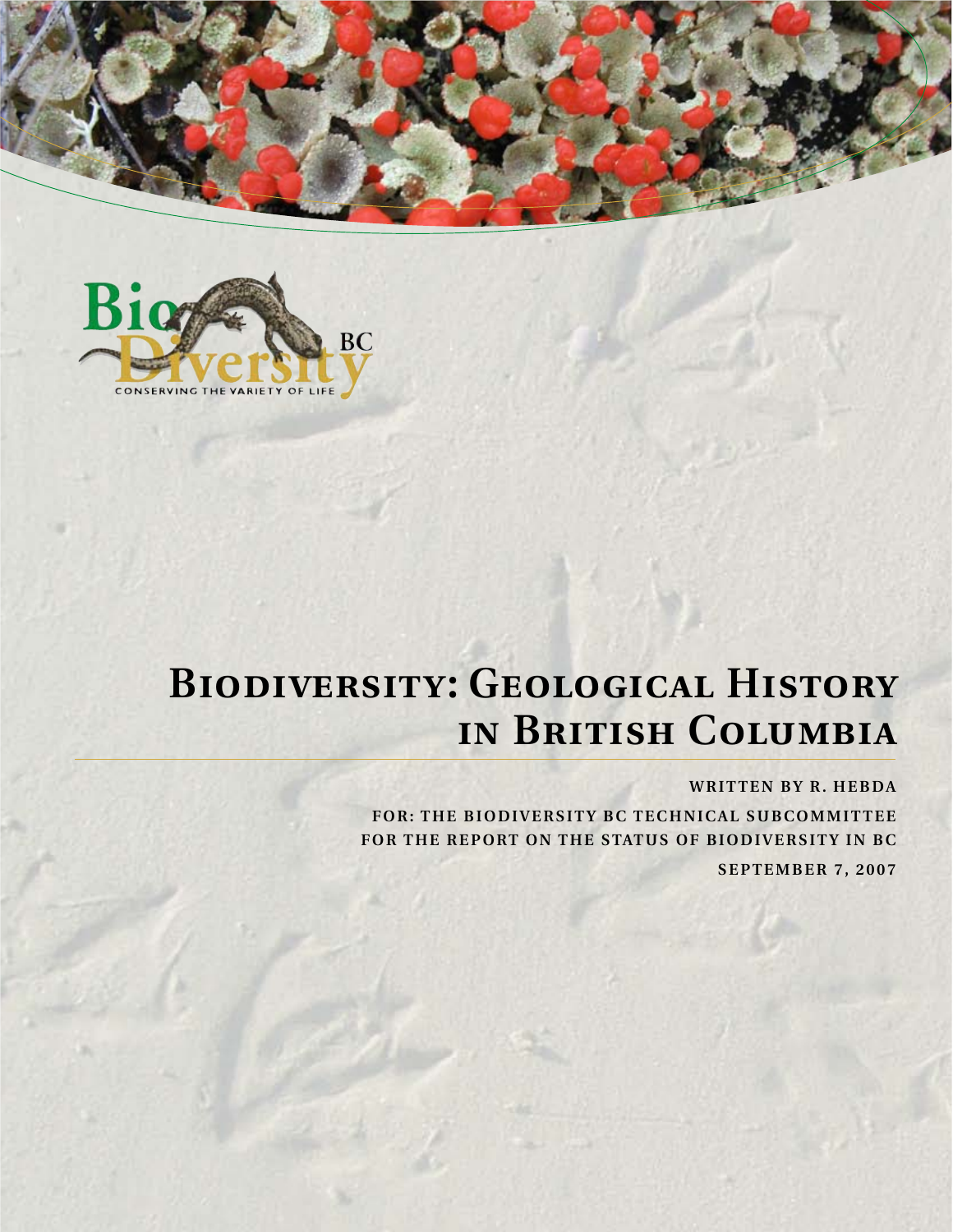*(Cover photo credit: Liz Williams)*

### **Biodiversity: Geological History in British Columbia**

R. Hebda. Sept 7, 2007

*Written for the Biodiversity BC Technical Subcommittee* 

Geologic history and landscape age play key roles in shaping the biodiversity of a region. In general, old stable landscapes support more species than young ones because evolution has longer to foster variation. Landscapes with complex geological histories tend to have more habitats because the land surface is diverse. Also geologically old regions likely experienced numerous geographic connections with sources of new biotic material from other regions.

Exceptional geological events such as glaciation and harsh climates reduce biodiversity and eliminate ecosystems. These events also create isolated pockets of life in which new evolutionary directions are explored (Hebda and Irving 2004). British Columbia has experienced widespread glaciation and harsh climates even in the past short 15,000 years (Clague 1989, Hebda and Whitlock 1997).

Global geological processes during the past 100 million years have variously connected and separated the BC region to the east, northwest and south bringing infusions from wide-ranging ecosystems and species and fostering in situ evolution. During much of the Cenozoic Era, the region was once part of a warm, temperate, broadleaf forest biome that extended across the northern hemisphere, then later part of the broad zone of conifer and deciduous forest that slowly replaced it (Graham 1999). The raw material for modern terrestrial biodiversity has its origins in these biomes (Hebda and Irving 2004). Temperatures declined in the last 10,000,000 years reaching the cool and cold climates of the Pleistocene (Ice Age) Epoch. During this cooling western North America evolved distinctive temperate and northern floras, faunas and biomes, as well as dry intermountain ecosystems (Graham 1999).

As terrestrial ecosystems developed in the Cenozoic, marine biodiversity was largely shaped by migrations north and south along the Pacific Coast as global temperatures fluctuated. Coastal marine ecosystems developed a north-south pattern of zones. Shoreline ecosystems were broadly similar to those today by 25 million years ago and the constituent species had close modern relatives. A major factor was the evolution of large marine mammals including whales.

#### **The Pleistocene (Ice Age) Epoch**

Major Pleistocene Epoch cooling beginning 1.8 million years ago initiated northern hemispheric migrations and progressive development of boreal and tundra biomes (Graham 1999). In British Columbia several widespread glaciations ranged across the province (Clague 1989), resetting the biodiversity page each time.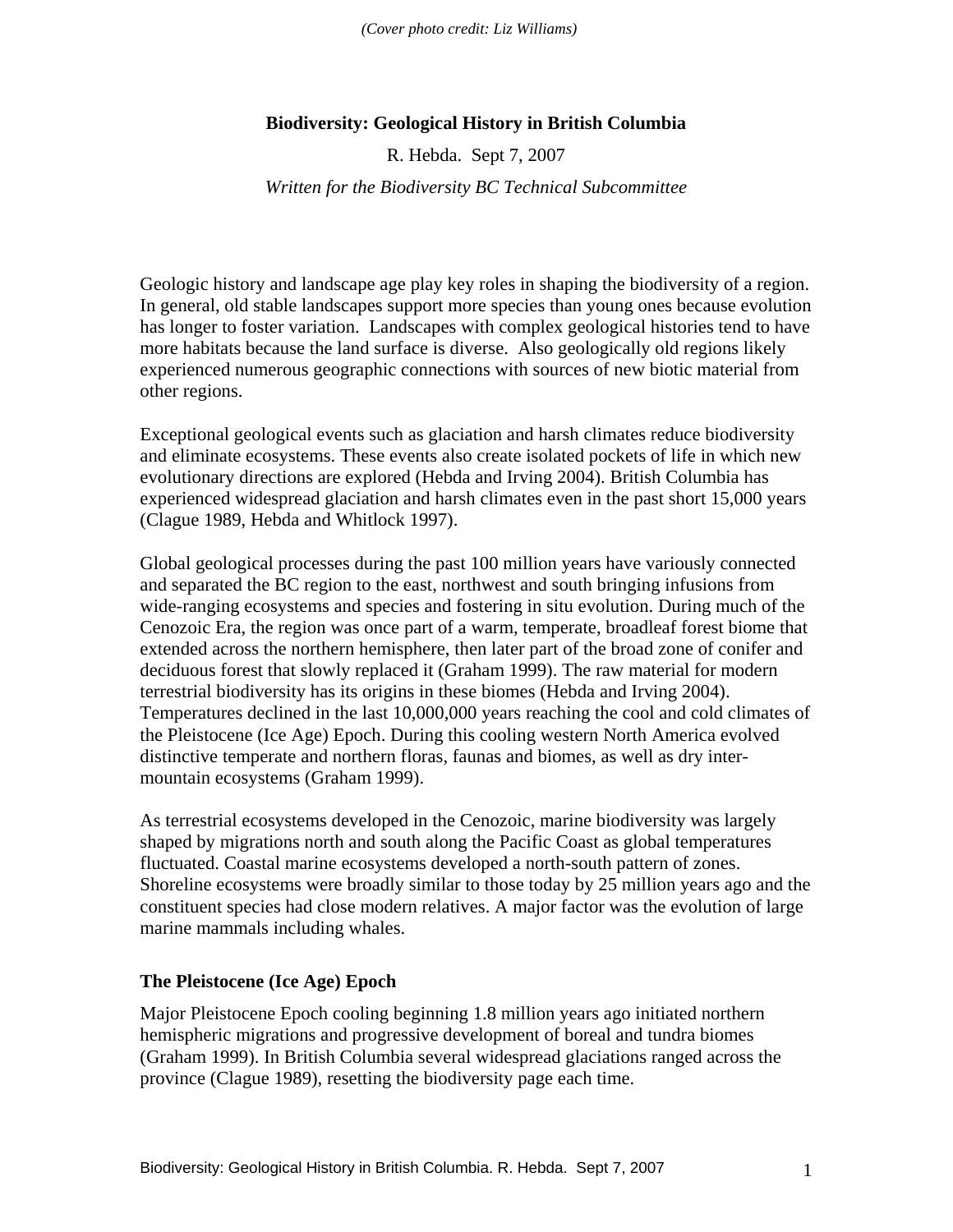Taiga, tundra and cold dry steppe ecosystems spread widely across the continent including British Columbia, alternating in time with conifer forest ecosystems similar to those extant today. A distinctive Pleistocene-adapted, mammal megafauna ranged widely, and cold-adapted forms such as muskoxen extended into southern BC during cold intervals (Harington, 1975).

## **Before the Last Glacial Maximum: 50,000-17,000 years ago**1**\***

The most important interval concerning the origin and development of BC biodiversity extends back into the last 50,000 years, before the last ice major advances. The globe and North America were generally cooler with glacial ice probably occupying northeast North America and possibly some of our mountains. Vegetation zones were displaced southward and downward (400-500 m). In the adjacent Northwest US mixed conifer forest and cold open ecosystems, dominated by sage and pines in the interior, alternated in time and space (Whitlock and Bartlein 1997).

In BC, extensive subalpine spruce and mountain hemlock forests and parkland prevailed between about 48,000 and 30,000years ago (Armstrong et al. 1985, Fedje and Mathewes 2005). Wetlands seemed to have occurred widely and rivers and lakes may have been relatively loaded with sediment.

Cold and dry full-glacial conditions developed widely about 30,000 years ago and intensified to about 20,000 years ago. Steppe ecosystems seem to have prevailed including elements of the widespread megafauna such as woolly mammoths (Harington 2001). High elevation alpine species grew at sea-level (Mathewes 1979). Major glaciers occupied major valleys, in front of which occurred unstable stream and river systems transporting masses of sediment. A brief respite from full-glacial conditions occurred 17,000-18,000 years and sub-alpine like forest returned at least in southwest BC before the intense glaciation centred on 15,000 year ago (Lian et al. 2001).

# **The glacial maximum 17000-14000 years ago**

The traditional view is that almost all of BC was glaciated during this last glaciation leading to a "de novo" origin of BC terrestrial biodiversity with migration of species from south, east and north. From this perspective BC's biodiversity is a regional variation on evolutionary themes largely developed elsewhere. To a considerable extent this is the case, however, recent studies, especially of DNA (Marr et al. in review) suggest that the size of unglaciated zones, or refugia, is greater than previously thought and that elements of the province's biodiversity have a long pre-glacial history in place.

The most widely recognized and accepted refugia are high elevation sites on Queen Charlotte Islands and Brooks Peninsula on Vancouver Is. (Hebda and Haggarty 1997, Fedje and Mathewes 2005). In these areas, alpine and probably high elevation cool

 1 All ages are in radiocarbon years not calendar years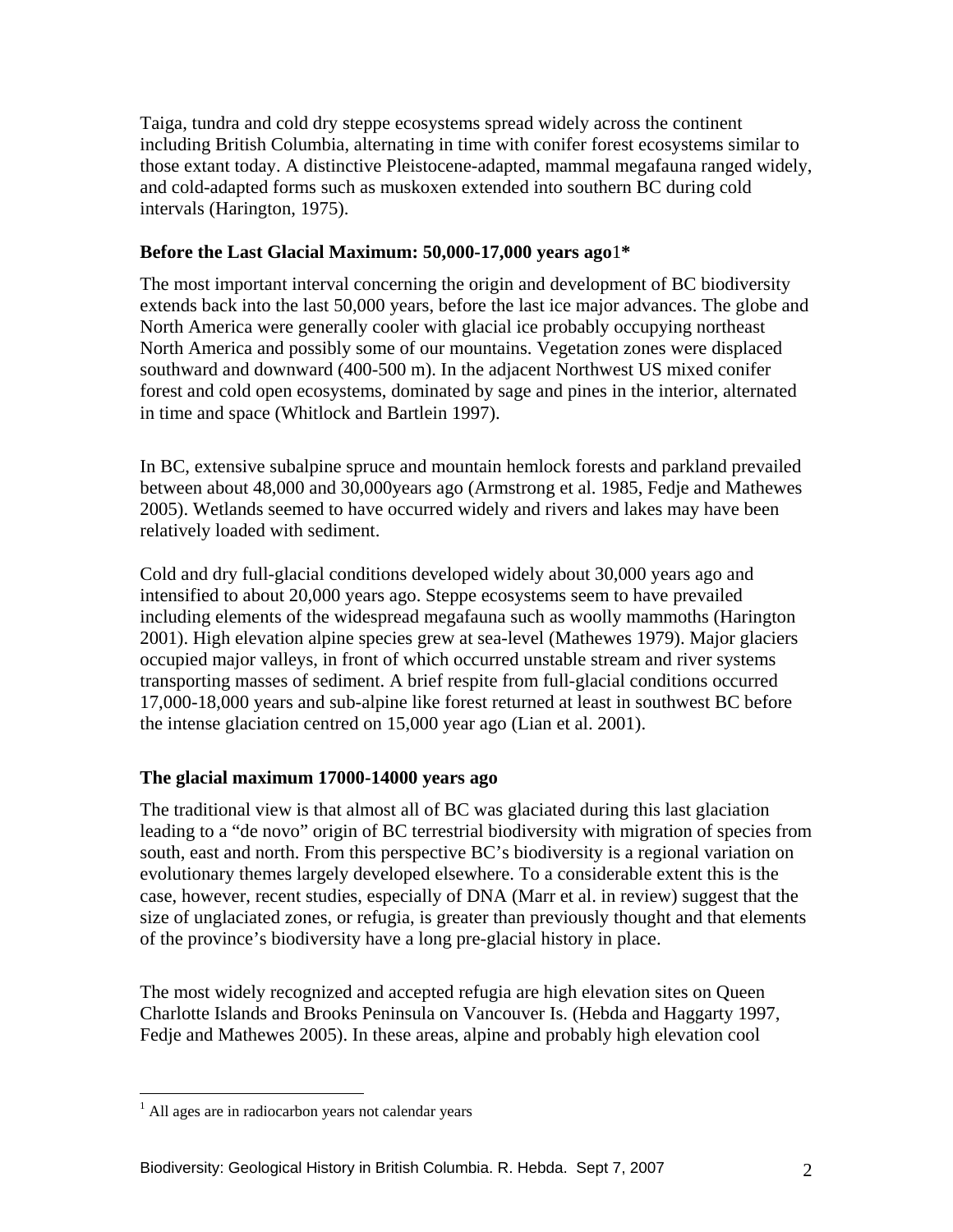oceanic ecosystems persisted, leading to a unique set of plant species and sub-specific lineages endemic to the region.

DNA studies of mountain sorrel (Oxyria digyna), a globally widespread alpine plant, also suggest ice-free zones for alpine species, in northern BC possibly with connections to Beringia. The studies also confirm the north coastal refugium. The extent to which low elevation sites were involved in the refugium is unknown, however the results point to the potential for a high level of genetic diversity and globally unique biodiversity in the region.

**A key feature of the last glacial interval, despite the occurrence of refugia, is that no extensive conifer forests as we know them today existed in BC, though scattered coniferous trees such as subalpine fir at high elevations in the south (Heinrichs et al. 2002) and lodgepole pine along the coast (Hebda and Whitlock 1997) may have persisted. Our forest ecosystems as we know them all developed in the last 14,000 years as ice age climates ended.** 

In the near shore marine environment sea levels fluctuated widely and for several thousand years and the coastal marine zone was exposed to a depth of more than 100 metres. Many now isolated land masses such as the Queen Charlotte Islands were connected to the mainland facilitating migrations (Fedje and Mathewes 2005).

## **End of the Ice-age 14,000 to 10,000 years ago**

Landscape instability continued for at least 4000 years as the glacial regime ended between 14000-10000 years ago. During this interval of widespread climatic and ecological adjustment, extensive migrations took place throughout the region and forest ecosystems began to re-form.

Three broad migration patterns overprinted British Columbia's unique alpine and coastal ecosystems that had survived glaciation. In the north, elements of the Beringian steppetundra landscape spread southward. From the south, two fronts of migration occurred, one along the coastal zone of largely coastal temperate rainforest species, and one east of the Coast-Cascades mountain axis of Great Basin cold steppe and dry forest species. Sweeping from the southeast along the waning Laurentide ice sheet also came continental boreal and conifer woodland species.

In some respects the ecosystems of this time of transition might have looked familiar though out of place. For example for several thousand years open dry cold lodgepole pine forests extended along B.C. coast to Alaska forming a distinctive biome (Hebda and Whitlock 1997). Inland, cold, sage and grass ecosystems likely predominated (Heinrichs et al. 2001). Tundra-like ecosystems spread across the north. Moist cool mixed coniferous forests developed for about a thousand years (12,000-11,000 years ago) from the pine biome along the coast, featuring mountain hemlock down to sea level elevations (Walker and Pellatt 2003). These ecosystems reflected the cooler-than-present climates of the day.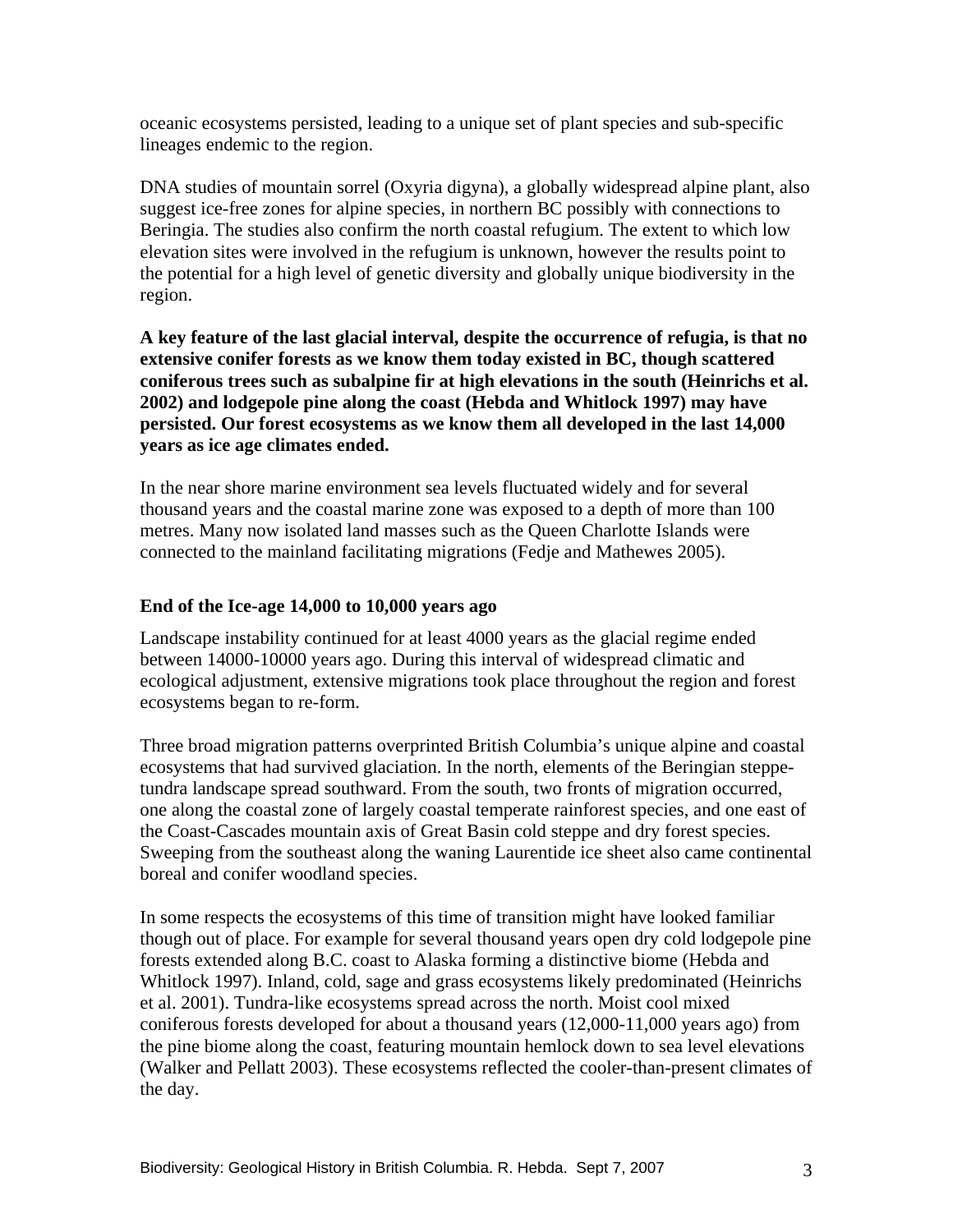In one major respect however life on the late-glacial landscape differed from what we see today: the occurrence of the now extinct megafauna. Mastodons, giant bison, mammoth even giant ground sloth roamed parts of BC (Harington 2001). For example, numerous giant bison roamed widely across southern Vancouver Island and islands. These animals clearly influenced the ecological processes and structure and composition of plant communities. Along with the giant beasts, a new species, humans, began to depend upon and influence BC's evolving biological diversity.

In the fresh-water aquatic realm a degree of stability returned to the landscape as it became stabilized by vegetation. Familiar ecosystems such as cattail and bulrush marshes and shallow water aquatic communities developed widely. Lime rich marl depositing ecosystems occurred widely on the parts of the south coast and in the southern interior. The marine zone was however much less stable because of sediment input from waning valley glaciers and the invasion of ocean water on a glacially depressed landscape. Diverse cold water mollusc faunas predominated.

The glacial epoch ended not gradually but with a bang, recalibrating so-to-speak, the landscape. A brief but profound cooling event, called the Younger Dryas in Europe, brought cold dry conditions for about 500 years and widely disrupted the landscape (Mathewes et al. 1993) . Temperatures declined over a few decades by as much as 5 C, and cold climate processes such as solifluction disturbed the landscape as far south as Vancouver Island (Hebda unpublished data). There was widespread forest loss and return of cold and unstable ecosystems such as alder scrub along the coast (Mathewes et al. 1993). Migration and extinction of the ice-age megafauna took place globally and in British Columbia. As far as we know none of the big beasts survived the dramatic climatic and ecological changes into the Holocene epoch and non-glacial climates in BC. Human hunting exacerbated the disappearance of the megafauna.

### **Warm dry early Holocene Epoch 10,000-7,000 years ago**

Around the world, rapid warming of as much as 5-8 C ushered in the warm interglacial climates of the modern Holocene Epoch. This period of roughly 10,000 years can be broadly divided into three climatic intervals during which B.C.'s pre-European disturbance biodiversity arose: warm relatively dry 10,000-7000, warm moist 7000-4000, moderate and moist 4000-present (Hebda 1995).

The warm dry early Holocene was a time of rapid in-migration and establishment of new ecosystems in many regions under climates warmer than today. On the south coast, Douglas-fir spread widely and rapidly to dominate forests and woodlands well into the zone of today's cedar hemlock forests (Brown and Hebda 2002a). Even in the moist climates of west Vancouver Island and the central and north coast, Sitka spruce combined with western hemlock to form an ecosystem without modern equivalent in BC (Hebda and Haggarty 1997).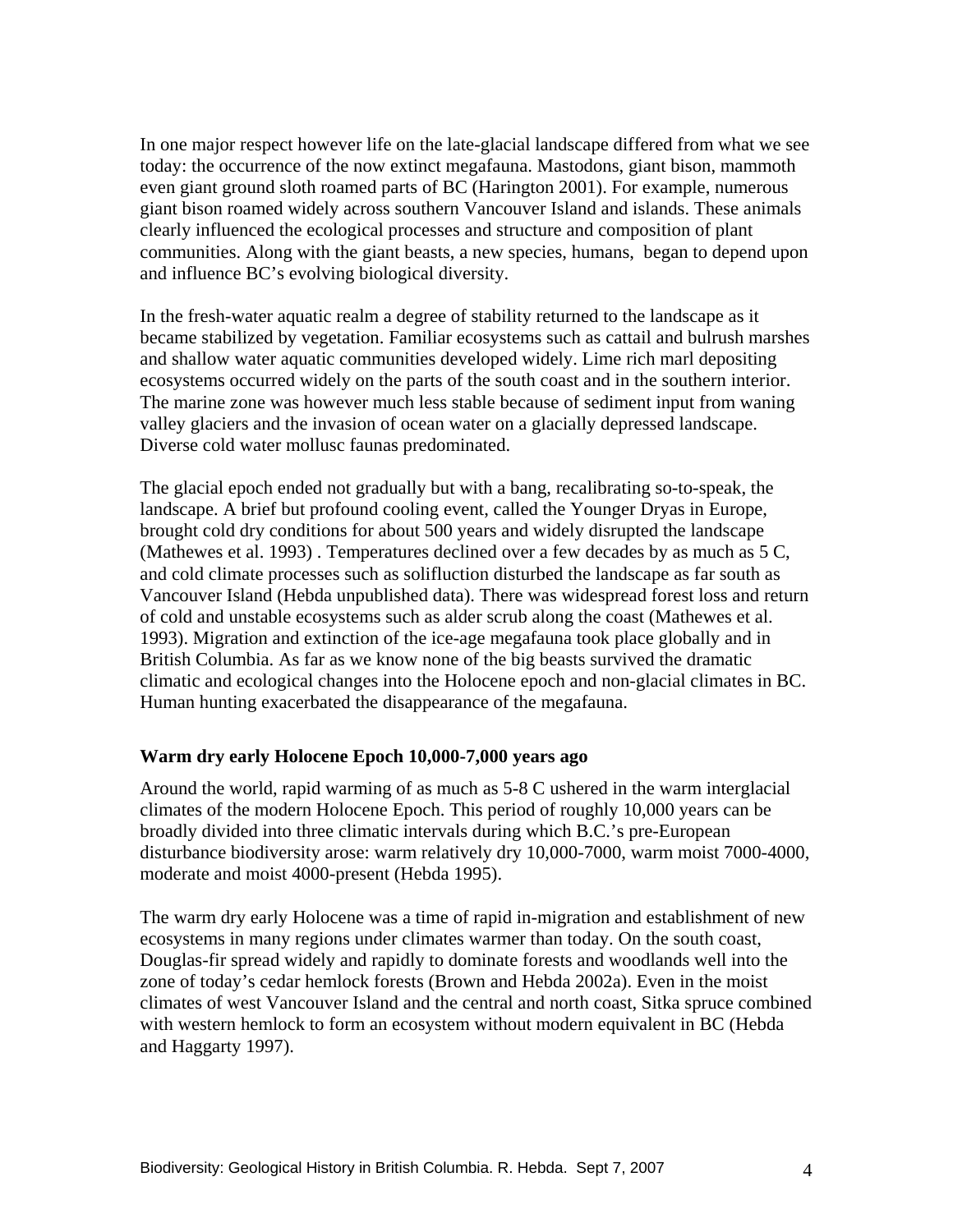Warm dry grasslands and Garry oak ecosystems, including many of the species we associate with them today, became established and occupied areas much greater than today. Beyond the grasslands in south interior BC, dry pine-dominated forests reached well into, if not fully occupying, today's extent of the Engelmann Spruce-Subalpine fir Biogeoclimatic zone (Heinrichs et al. 2001). Species now rare in BC such as Oregon ash, were much more widespread, whereas species common today such as western red-cedar occurred infrequently (Pellatt et al. 2001). Fires burned widely in the southern half of the province regularly disturbing the landscape in the interior and even on the coast (Brown and Hebda 2002b).

### **Extensive tracts of open ecosystems related to modern non-forest communities occurred widely during the warm dry early Holocene interval.**

Many herbaceous and shrubby species (e.g. Artemisia) of open terrain had become well established in late glacial times especially during drier phases. To these were added species that migrated from the south following newly available warm to hot dry valley bottoms and slopes, each according to its natural rate of dispersal. In southern interior BC, valley-bottom grasslands stretched through a series of elevation zones upslope into alpine heights forming a large area suitable for rangeland dwellers (Hebda 1995, Heinrichs et al. 2001). Extensive steppe ecosystems reached as far north as the latitude of Quesnel. Along the south coast, sea levels were at least 10 m lower than now and many of our now uncommon, restricted or rare meadow coastal species spread throughout the Georgia Basin (Clague et al. 1982). Tree-lines stood higher than today and the alpine region was less extensive in the south.

What little we know about northern ecosystems during the warm dry interval, indicates the gradual development of boreal like forests involving spruces and migration of pine into the region. Yet even in northeast BC grasslands were more widespread (Hebda 1995). Freshwater aquatic environments were generally warmer and shallower than today, with some smaller water bodies being ephemeral (Mathewes and King 1989). Water chemistry tended toward neutral and even alkaline and marl depositing communities occurred widely in the southern interior. Marshes and swamps predominated in the wetland realm.

Conditions in the marine environment are not well known for this interval. Whereas the early Holocene was an interval of migration and connection on the south coast, isolation and fragmentation took place on the north coast as sea levels rose and separated the Queen Charlotte Islands from the continent, drowning extensive low-lying coastal ecosystems, eventually resulting in an island area much smaller than today (Fedje and Mathewes 2005).

### **Warm moist middle Holocene Epoch: 7000 - 4000 years ago**

Increasing moisture and gradual cooling fostered major ecological changes between 7000-4000 years ago (Hebda 1995). In this transition to modern conditions, western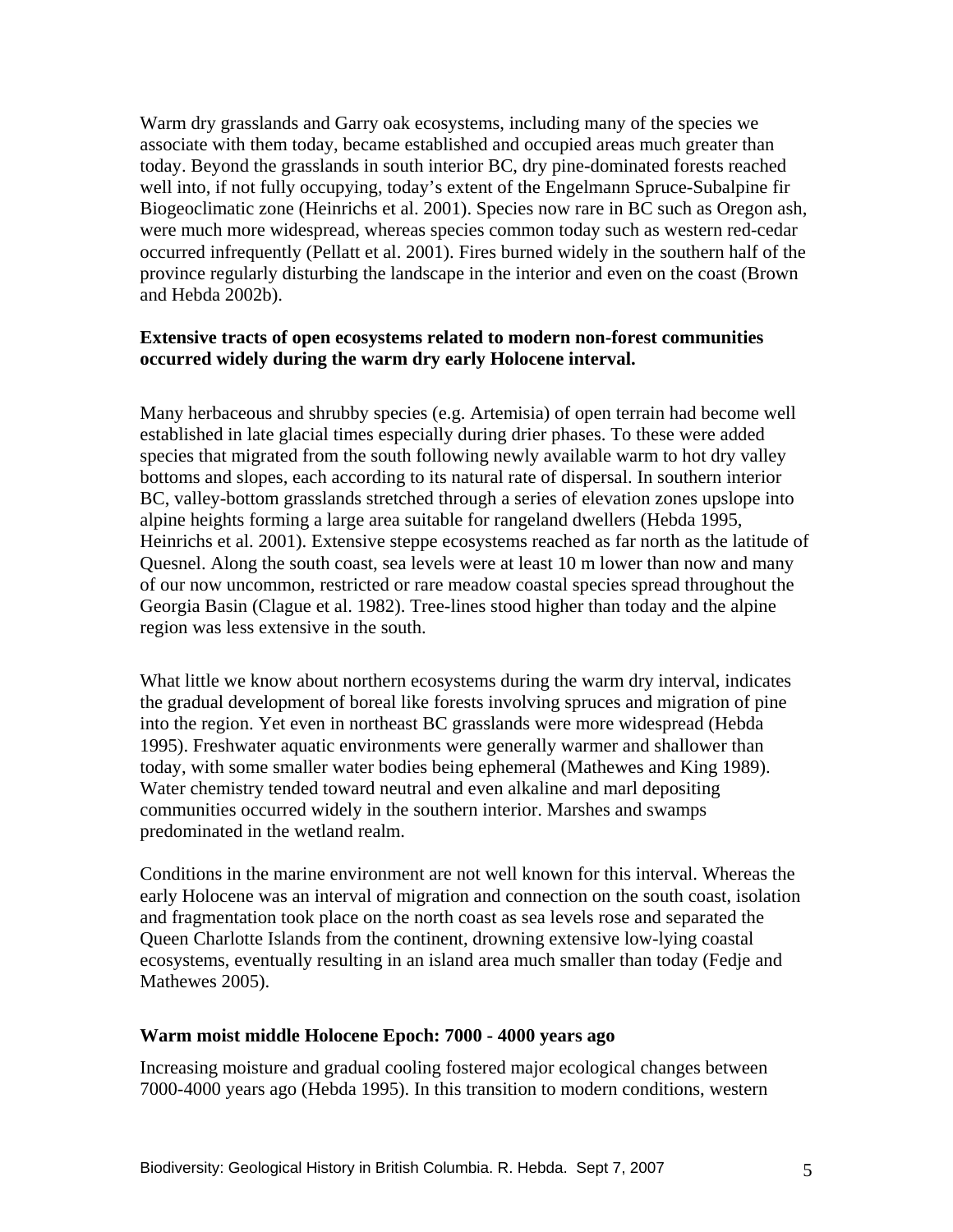hemlock and Sitka coastal forests persisted, however Pacific silver-fir and western redcedar became more abundant. Dry south coastal regions continued to support Douglas-fir dominated ecosystems except on south-east Vancouver Island where extensive tracts of Gary oak woodland and meadow occurred (Pellatt et al. 2001).

Grasslands were widespread in the southern interior, but pine forests expanded downslope. Engelmann spruce-subalpine fir forests began to appear in moist cool sites (Heinrichs et al. 2004) and boreal forest continued to develop in the north.

Topographic basins filled with greater amounts of permanent water (Hebda 1995). Ephemeral and small ponds expanded into lakes. Seasonally intermittent streams may have become permanent water courses. The wet shore zone accordingly expanded outwards and the volume of deep water grew. The marine shore line and its ecosystems now began to stabilize but major sea-level adjustments continued with inundation of lowlying areas in the inner south coast (Fraser Lowland) and emergence of shallow zones on the outer coast (Queen Charlotte Islands) (Clague et al. 1982).

#### **Moderate and moist Late Holocene Epoch: 4000 -7000 years ago**

**The last 4000 years has seen cooler temperatures than in the preceding 6000 years and combined with relative abundance of moisture, fostered forest and wetland expansion. Only in this interval does the modern pattern of ecosystems become well established. Glaciers and ice fields expanded widely at high elevations.** 

On the coast the most important event is the widespread spread of western redcedar and the development of modern coastal temperate rain forests (Brown and Hebda 2002a). Dry ecosystems, such as the Garry oak meadow complex, became strongly limited in their range, though repeated use of fire by First Nations may have maintained them over a wider extent than the climate dictates (Brown and Hebda 2002b). The interior cedar hemlock forests arose for the first time (Hebda 1995, Rosenberg et al. 2003). At high elevations in the interior the cold moist forest of the spruce-subalpine fir zone became well established, largely developing from earlier relatively dry pine forests (Heinrichs et al.2004). Similarly coastal Mountain Hemlock forests developed fully and spread more widely (Pellatt and Mathewes 1997, Brown and Hebda 2003) In the central interior Subboreal spruce forests spread southward into areas previously too dry to support them. As forests spread on many fronts, grasslands shrank to their minimum extent where they largely remain today (Hebda 1995).

Associated with the cooling and moistening climate at 4000 years ago, the activity of fire declined notably. Nevertheless fires were used by first Nations throughout much of the province and at all elevations for maintaining resources associated with open and successional communities (Brown and Hebda 2002b).

Increasing moisture on the landscape fostered widespread growth of peatlands. Bogs arose or spread widely in wet coast forests and in moist interior climatic sectors providing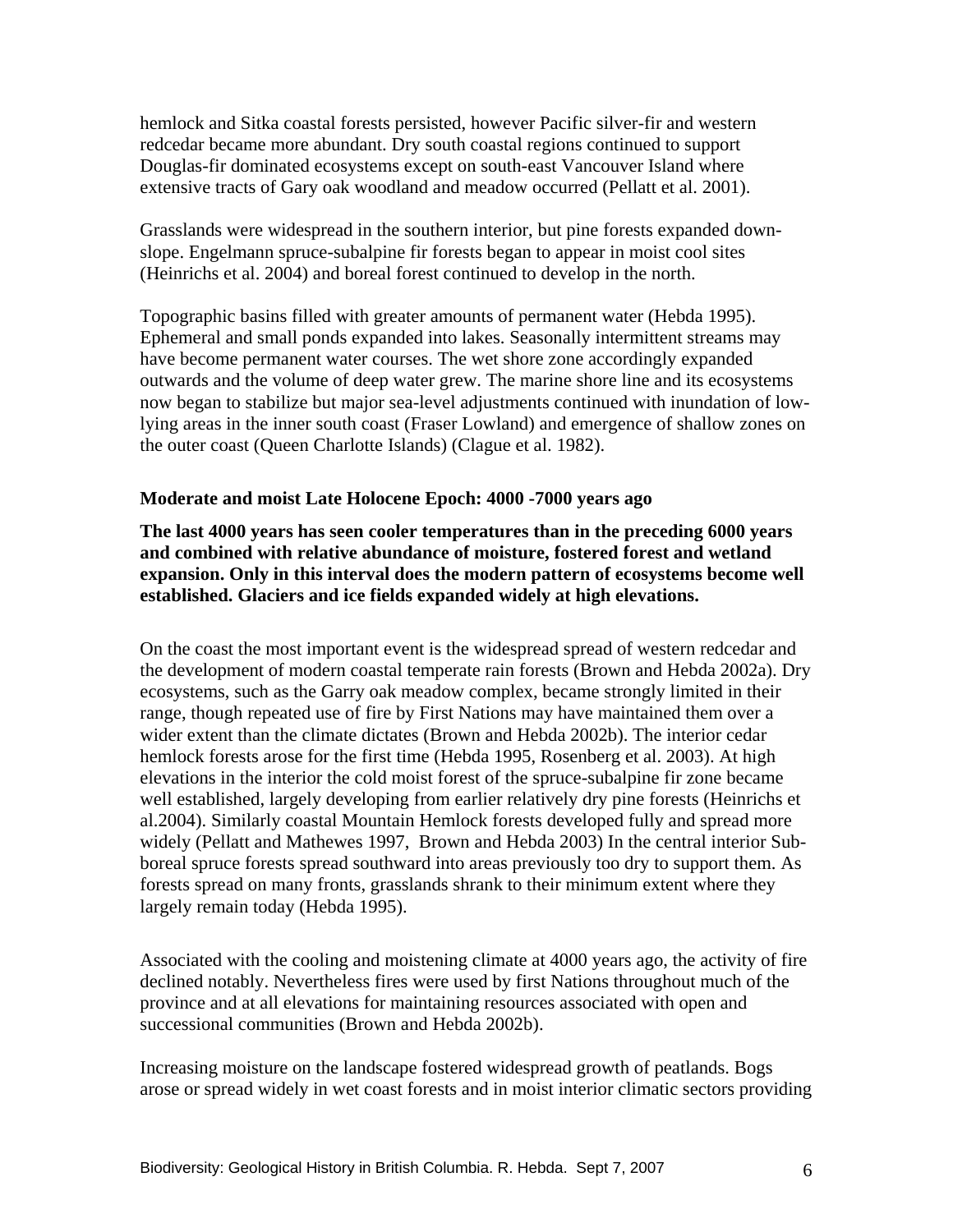habitat for the distinct species associated with them. Other wetland and aquatic habitats expanded too. Mid-high elevation lakes and stream cooled as glaciers redeveloped and expanded (Palmer et al. 2002). Relative stability on land was paralleled by stability in the marine zone as sea-levels reached relative equilibrium following nearly 10,000 years of postglacial adjustment (Clague et al. 1982). Presumably the modern pattern of marine ecosystems became established at this time.

### **1850 to the present day**

The last 4000 years of relative stability was sharply shaken by advent of European and Asian settlers. **Ecosystems that had taken thousands of years to develop have been profoundly disturbed especially in the southern part of the province by physical disturbance through land conversion and widespread logging, and invaded by exotic species, several of which found niches even in undisturbed habitats.**

The scale and rate of physical disturbance of the last century and a half has not been experienced for 10,000 years. Some coastal temperate rainforest regions have not been disturbed by any agent for at least 4000 years (Hebda and Brown 2002a). Biological and physical changes (erosion, nutrient release) in the landscape have led to major changes in the aquatic realm. Southern regions and ecosystems had seen a 25% increase in species richness through the addition of exotic species, often at the cost of native biodiversity. Not since the end of the Pleistocene had such a change in biodiversity occurred in the province. These invasions are still underway, and in northern parts of the province yet to take place in earnest.

### **Key summary points:**

- BC landscape and seascape have a long and complex physical and biological history.
- Native biodiversity is derived from forest and non-forest species and ecosystems with long histories in the surrounding regions.
- BC's pattern of biodiversity in large part has relatively recent origins in response to wide-spread glaciation and subsequent rapid climate changes.
- Alpine ecosystems and populations may be old and unique as may also be related cold aquatic ecosystems.
- Hyper-oceanic coastal sites harbour unique species with long in-situ history.
- Grassland and related non-forest ecosystems were more widespread than today for much of the Holocene Epoch.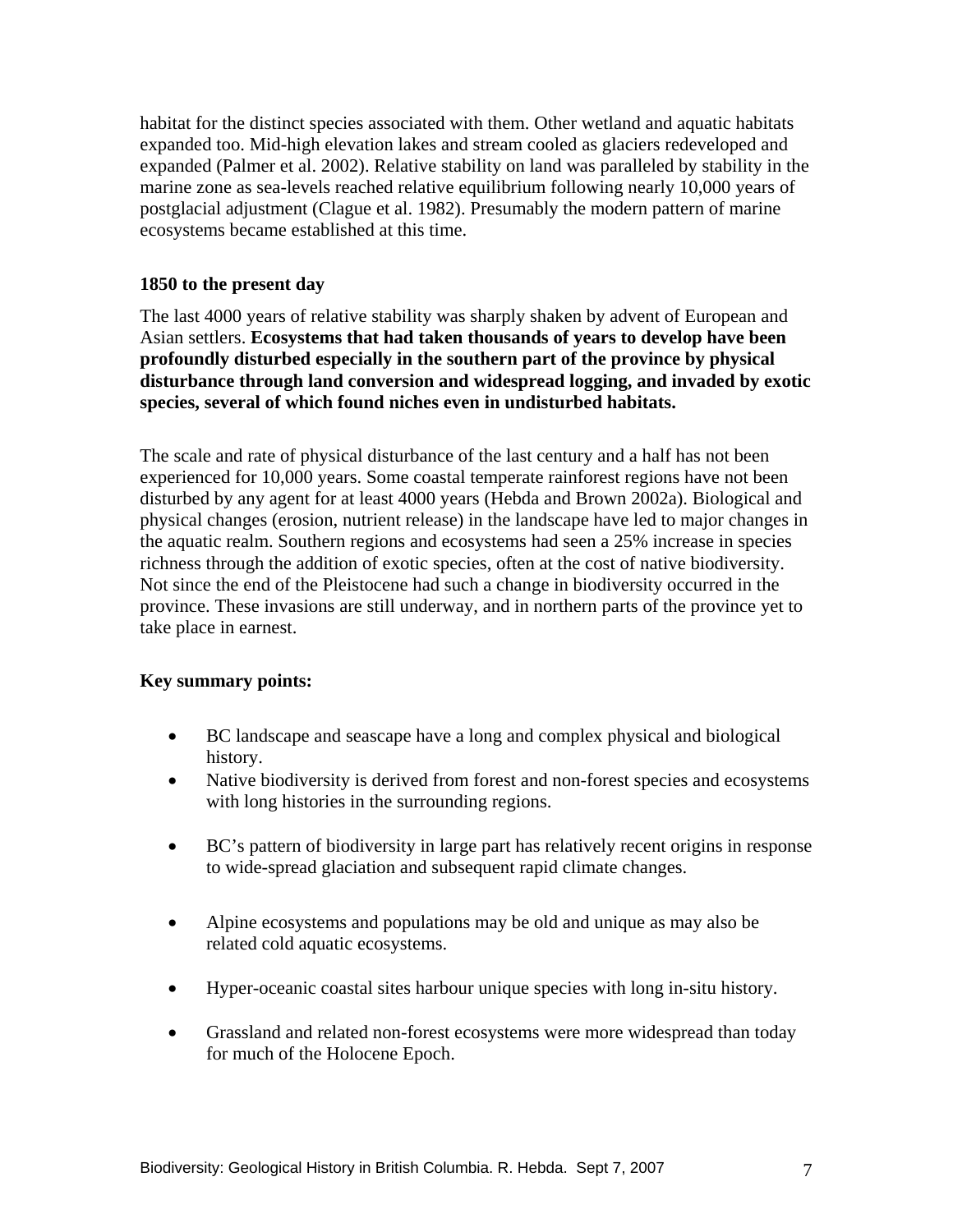- The structure and composition and distribution of modern forest ecosystems are recent.
- Today's pattern and character of wetland ecosystems is less than 4000 years old.
- The disruption of BC's inherited biological diversity by historic and on-going land-use and invasion by non-native species is on a scale unseen for 10,000 years.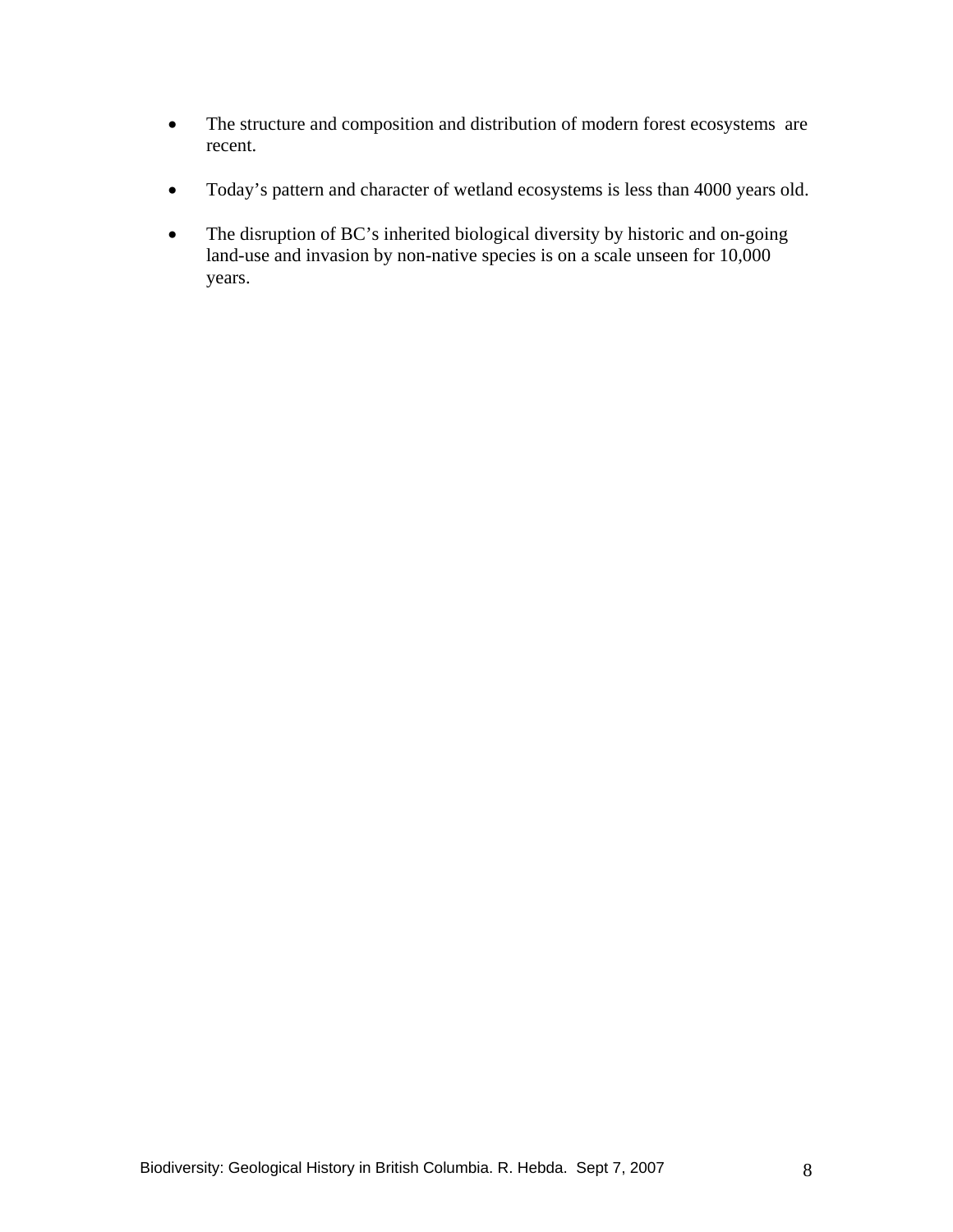### **References**

Armstrong, J.E., J.J. Clague and R.J. Hebda. 1985. Late Quaternary Geology of the Fraser Lowland, southwestern British Columbia. In D. Tempelman-Kluit, Editor. Field Guides to Geology and mineral deposits in the southern Canadian Cordillera. Geological Association of Canada, Vancouver. pp. 15-1 to 25.

Brown, K.J. and R.J. Hebda. 2002a. Origin, development, and dynamics of coastal temperate conifer rainforests of southern Vancouver Island, Canada. Canadian Journal of Forest Research 32:353-372.

Brown, K.J. and Hebda, R.J. 2002b. Ancient fires on southern Vancouver Island, British Columbia, Canada: A change in causal mechanisms at about 2,000 ybp. Environmental Archaeology 7: 1-12.

Brown, K.J. and Hebda R.J. 2003. Temperate rainforest connections disclosed through a late-Quaternary vegetation, climate, and fire history investigation from the Mountain Hemlock Zone on southern Vancouver Island, British Columbia, Canada. Review of Palaeobotany and Palynology, 123: 247-269.

Clague, J.J. 1989. Cordilleran Ice Sheet, pp. 40-42 *in* Cpater 1 of Quaternary Geology of Canada and Greenland. R.J. Fulton (ed.). Geological Society of North America, vol. K-1.

Clague, J.J., Harper, J.R., Hebda, R.J., and Howes, D.E. 1982. Late Quaternary sea levels and crustal movements, Coastal British Columbia. Canadian Journal of Earth Science 19:597-618.

Fedje, D.W. and R.W. Mathewes (eds). 2005. Haida Gwaii: Human History and Environment from the Time of the Loon to the Time of the Iron People. University of British Columbia Press 448 pp.

Graham, A. 1999. Late Cretaceous History of North American Vegetation North of Mexico. Oxford University Press.

Harington, C.R. 1975. Pleistocene muskoxen (Symbos) from Alberta and British Columbia. Canadian Journal of Earth Sciences 12: 903-919

Harington, C.R. (ed.) 2001. Annotated bibliography of Quaternary vertebrates of northern North America with radiocarbon dates. University of Toronto Press. 360 pp.

Hebda, R.J. 1995. British Columbia vegetation and climate history with focus on 6 KA BP. Geographie Physique et Quaternaire 49:55-79.

Hebda, R.J. and Haggarty J.C. (editors). 1997. Brooks Peninsula: An Ice Age Refugium on Vancouver Island. Occasional Paper No. 5. B.C. Parks. Victoria, B.C. 461 p.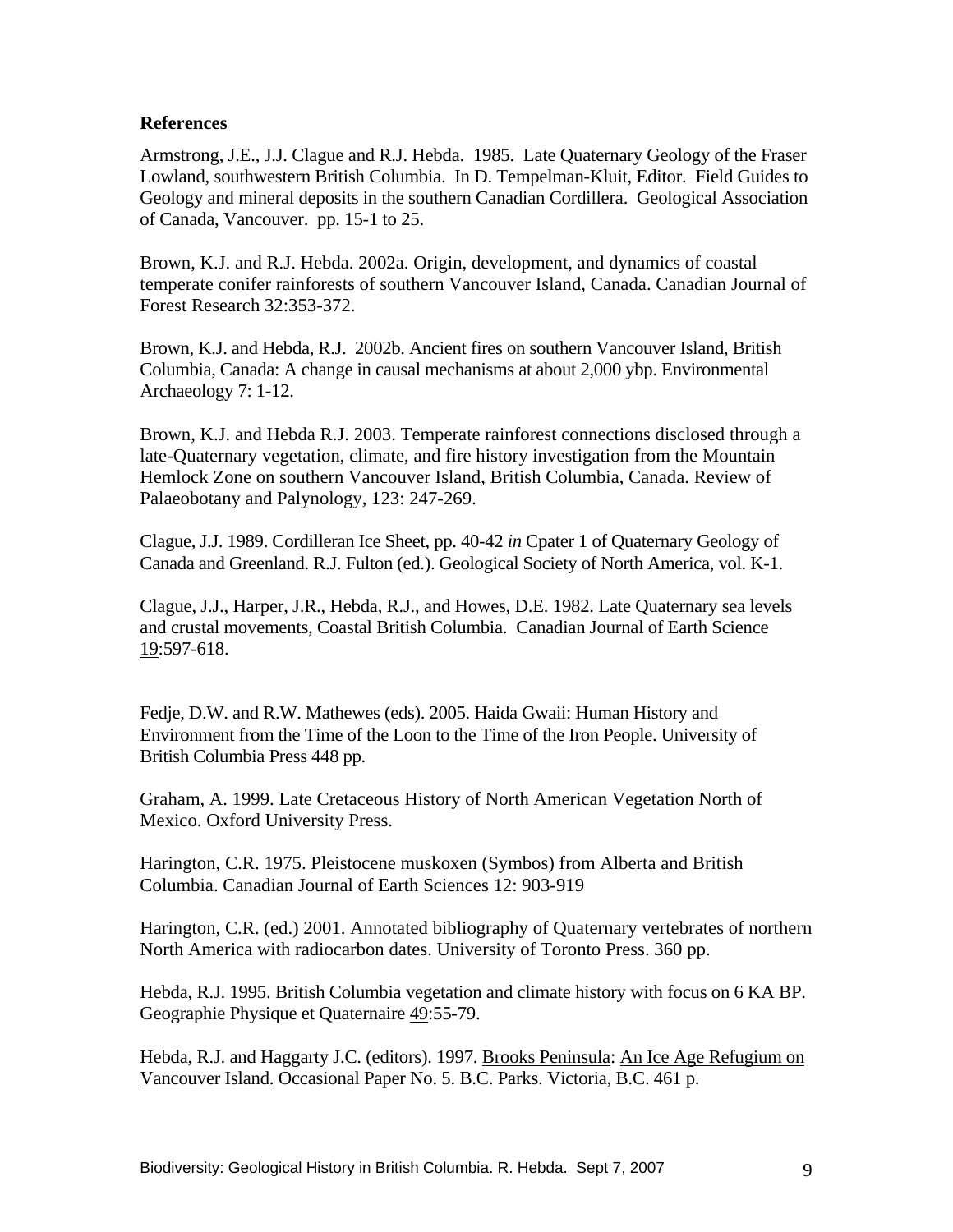Hebda, R.J. and E. Irving. 2004. On the Origin and Distribution of Magnolias: Tectonics, DNA, and Climate Change. In Timescales of the Paleomagnetic Field Geophysical Monograph Series (AGU) No. 145:43-57.

Hebda, R.J. and C. Whitlock. 1997. Environmental history of the coastal temperate rain forest of northwest North America. In Schoonmaker, P.K., von Hagen, B. and E.C. Wolf. Eds. The Rain Forests of home: Profile of a North American bioregion. Island Press, Covelo, CA. Pp 225-254

Heinrichs, M.L., J.A. Antos, R.J. Hebda, and G.B.Allen. 2002. Abies lasiocarpa (Hook.) Nutt. in the late-glacial and early-Holocene vegetation of British Columbia, Canada and adjacent regions in Washington, U.S.A. Review of Palaeobotany and Palynology 120:107-122.

Heinrichs, M.L., Evans, M.G. Hebda, R.J., Walker, I., and S. L. Palmer. 2004. Holocene climatic change and landscape response at Cathedral Provincial Park, British Columbia, Canada. Geographie Physique et Quaternaire 58:123-139

Heinrichs, M.L., Hebda, R.J. and Walker, I. 2001. Holocene vegetation and natural disturbance in the Engelmann Spruce - Subalpine Fir biogeoclimatic zone at Mt. Kobau, British Columbia. Canadian Journal of Forest Research 31:2183-2199.

Heinrichs, M.L., Hebda, R.J. and Walker, I., and S. L. Palmer. 2002. Postglacial paleoecology and inferred paleoclimate intervals in the Engelmann Spruce-Subalpine Fir forest of south-central British Columbia, Canada. Palaeogeography, Palaeoclimatology, Palaeoecology 148: 347-369.

Lian, O.B., Mathewes, R.W., and S.R. Hicock. 2001. Paleoenvironmental reconstruction of the Port Moody Interstade, a non-glacial interval in southwestern British Columbia about 18,000 14C years BP. Canadian Journal of Earth Sciences 38: 943-952.

Marr, K.L., Allen, G. A., and R.J. Hebda (in review). Gaps in the Cordilleran Ice Sheet of western North America: DNA evidence from the Arctic-alpine plant Oxyria digyna. Journal of Biogeography.

Mathewes, R.W. 1979. A paleoecological analysis of Quadra Sand at Point Grey, British Columbia, based on indicator pollen. Canadian Journal of Earth Sciences 16: 847-858.

Mathewes, R.W., Heusser, L.E., and R.T. Patterson. 1993. Evidence for a Younger Dryaslike cooling event on the British Columbia coast. Geology 21: 101-104.

Mathewes, R.W. and M. King. 1989. Holocene vegetation, climate and lake level changes in the Interior Douglas-fir Biogeoclimatic Zone, British Columbia. Canadian Journal of Earth Sciences 26: 1811-1825.